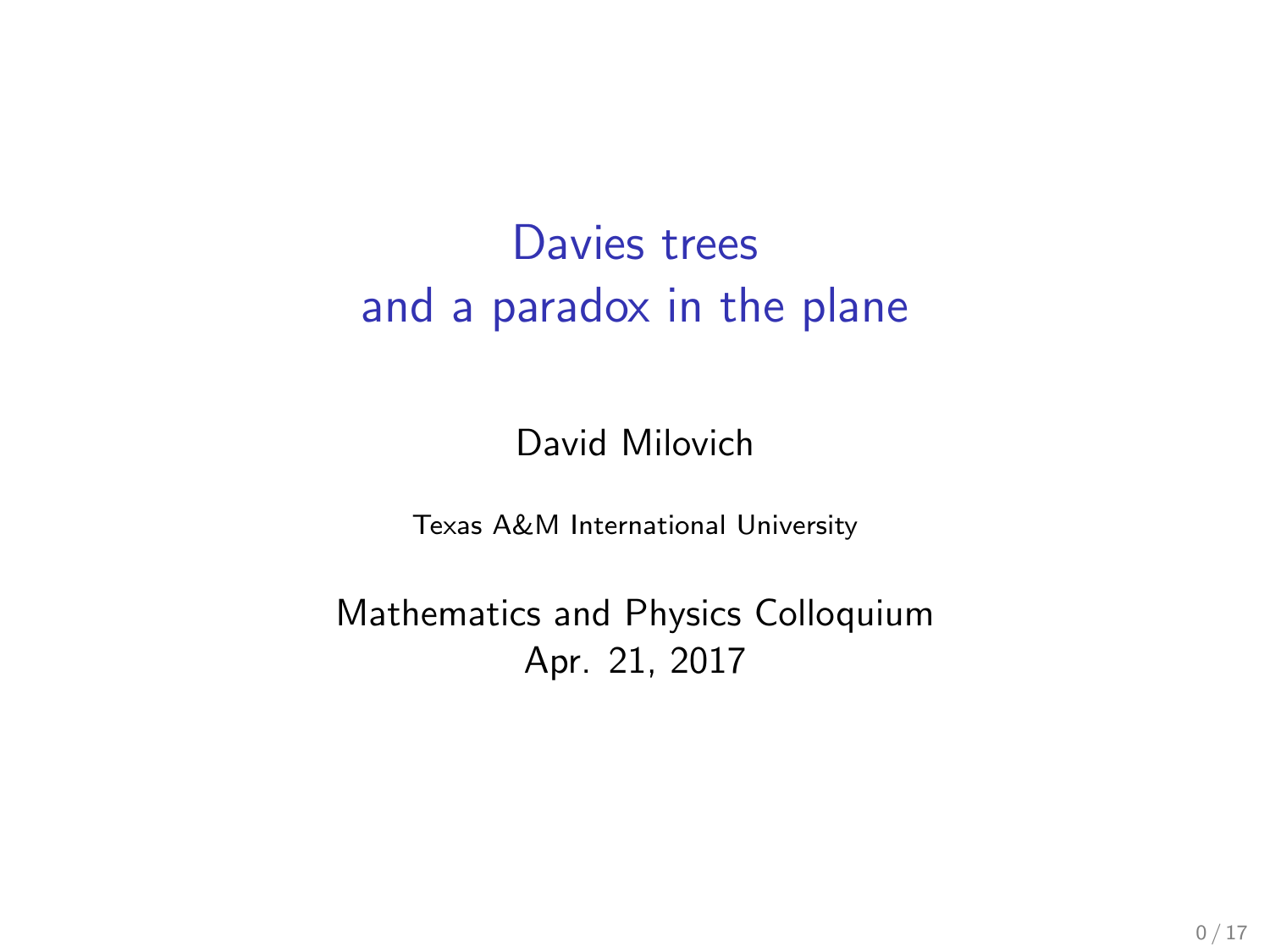$\triangleright$  By a partial real function we mean a set of points in the plane that passes the vertical line test:

exactly one or zero points in each vertical line.

 $\triangleright$  Given a line L, by an L-free set we mean a set of points in the plane that passes the  $L$  test:

exactly one or zero points in each line parallel to L.

- $\triangleright$  A set is L-free for some line L iff it is a rotated partial real function.
- $\triangleright$  By rotational invariance of area and the Fubini Theorem, if an L-free set C has a well-defined area at all (in the sense of Lebesgue measure), then it must have area zero.
- $\blacktriangleright$  In particular, rotated continuous functions have area zero. More generally, subsets of rotated measurable functions have area zero.
- If each of sets  $S_1, S_2, S_3, \ldots$  has area zero, then so does the union  $\bigcup_{n=1}^{\infty} S_n$ . (Proof: For each  $\varepsilon > 0$ , each  $S_n$  is covered by rectangles  $R_{n,1}, R_{n,2}, R_{n,3}, \ldots$  with total area  $\lt \varepsilon/2^n$ .)
- In Thus, given an  $L_n$ -free set  $C_n$  with well-defined area for each  $n = 1, 2, 3, \ldots$ , the union  $\bigcup_{n=1}^{\infty} C_n$  cannot be the whole plane.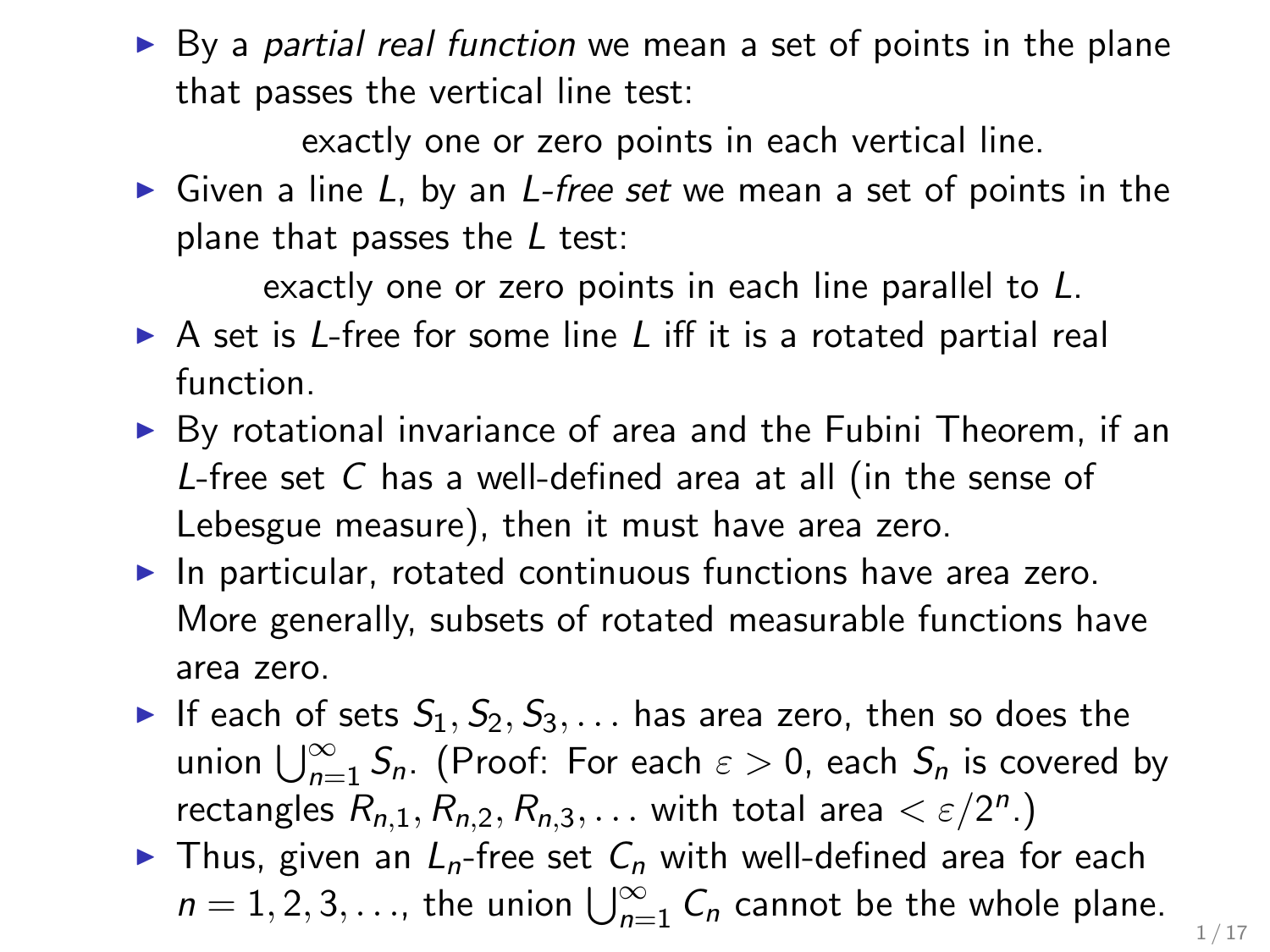# Roy O. Davies' theorem (1963)

Again, given an  $L_n$ -free set  $C_n$  with well-defined area for each  $n = 1, 2, 3, \ldots$ , the union  $\bigcup_{n=1}^{\infty} C_n$  cannot be the whole plane. And yet:

#### Theorem

Given non-parallel lines  $L_1, L_2, L_3, \ldots$ , there are  $L_n$ -free sets  $C_n$  for  $n = 1, 2, 3, \ldots$  that cover the plane, i.e., such that  $\bigcup_{n=1}^{\infty} C_n = \mathbb{R}^2$ . How can this be?

- $\triangleright$  Using the Axiom of Choice, we can "construct" sets that are too complicated to have a well-defined area. Any such "construction" necessarily depends on an uncountable sequence of arbitrary choices.
- $\blacktriangleright$  Like a sequence of coin tosses, the kind of choice sequence needed to prove Davies' Theorem does not follow any deterministic rule that we can write down.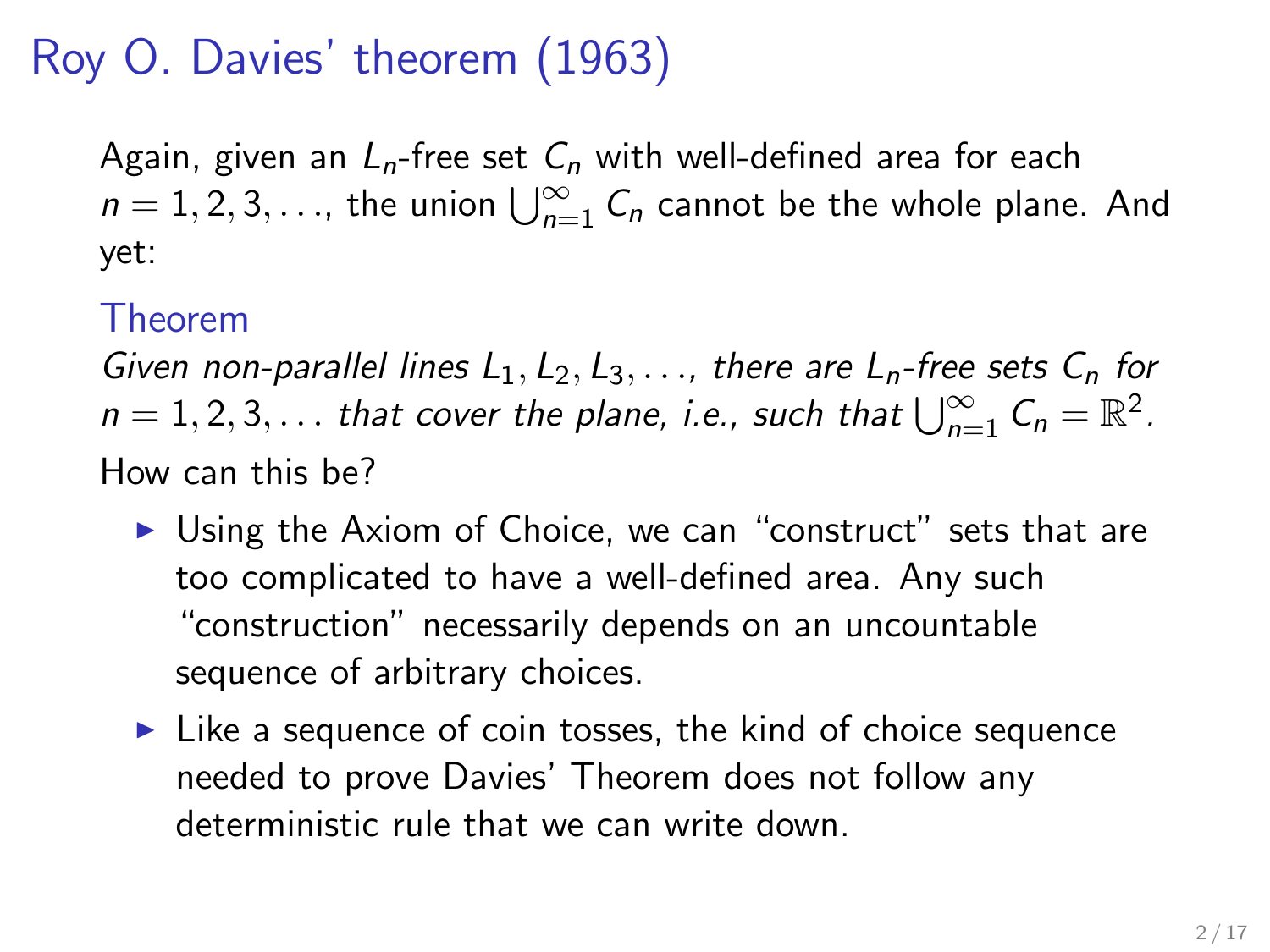# **Ordinals**

With ordinals, "What's next?" always has a unique answer.

- **►** The first ordinal after ordinal  $\alpha$  is  $\alpha + 1 = \alpha \cup {\alpha}$ .
- $\triangleright$  The first ordinal after all the ordinals in a set S is  $\bigcup_{\alpha \in \mathcal{S}} (\alpha + 1).$

$$
0 = \emptyset = \{\}
$$
  
\n
$$
1 = 0 \cup \{0\} = \{0\}
$$
  
\n
$$
2 = 1 \cup \{1\} = \{0, 1\}
$$
  
\n
$$
3 = 2 \cup \{2\} = \{0, 1, 2\}
$$
  
\n
$$
n + 1 = n \cup \{n\} = \{0, ..., n - 1, n\}
$$
  
\n
$$
\omega = \bigcup \{n + 1 \mid n \text{ finite}\} = \{0, 1, 2, ... \}
$$
  
\n
$$
\omega + 1 = \omega \cup \{\omega\} = \{0, 1, 2, ..., \omega\}
$$
  
\n
$$
\omega + 2 = \omega + 1 \cup \{\omega + 1\} = \{0, 1, 2, ..., \omega, \omega + 1\}
$$
  
\n
$$
\omega + \omega = \bigcup \{\omega + n + 1 \mid n \text{ finite}\} = \{0, 1, 2, ..., \omega, \omega + 1, \omega + 2, ... \}
$$
  
\n
$$
\alpha = \{\beta \mid \beta < \alpha\}
$$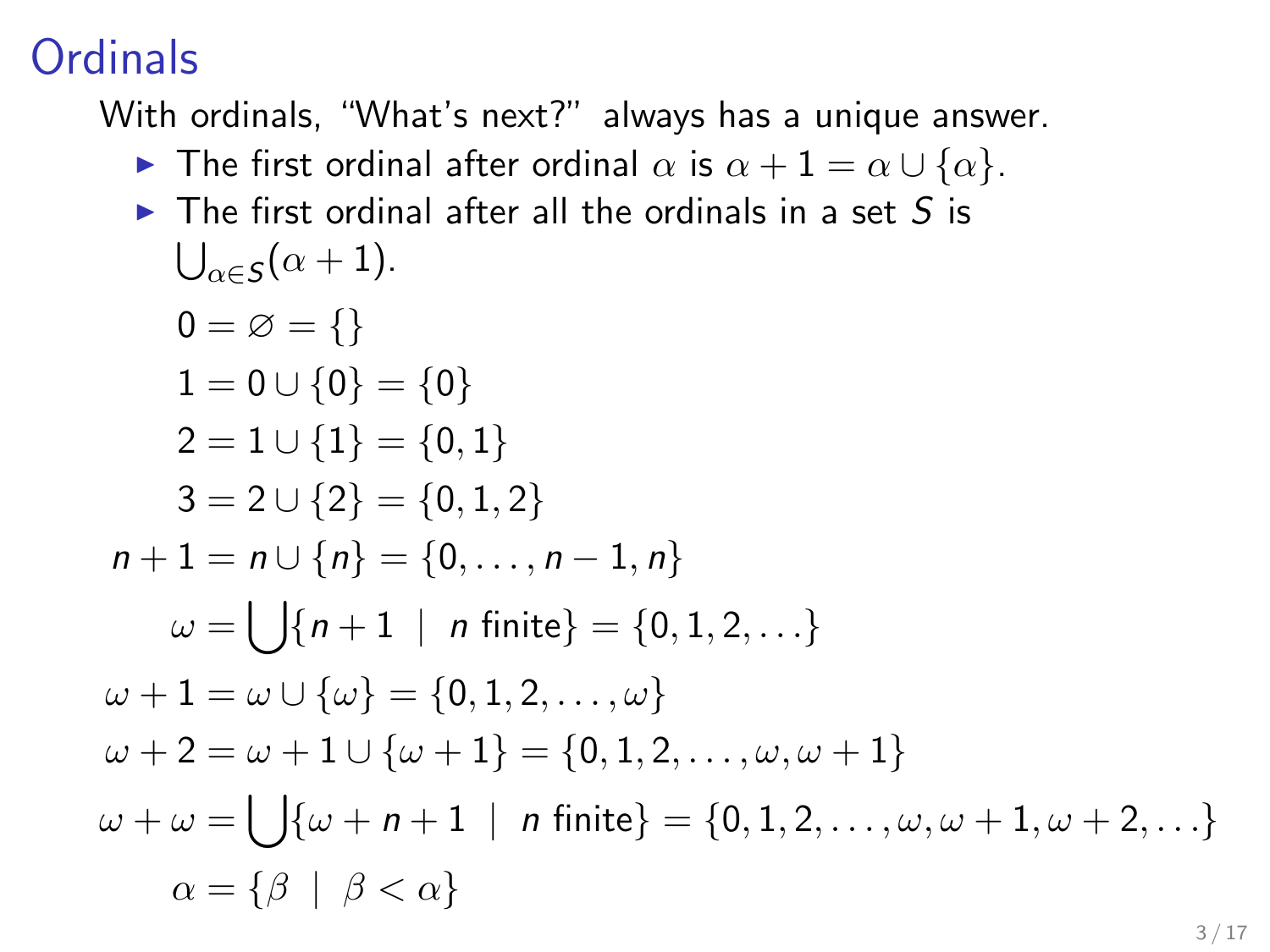# **Cardinals**

- A cardinal is an ordinal  $\alpha$  such that there is no **bijection** to  $\alpha$ from any  $\beta < \alpha$ .
- $\triangleright$  0, 1, 2, 3, ...,  $n, \ldots, \omega$  are all cardinals.
- $\triangleright$  None of  $\omega + 1, \omega + 2, \ldots, \omega + n, \ldots, \omega + \omega$  are cardinals.
- For example, there is a bijection from  $\omega$  to  $\omega + \omega$ .

$$
\begin{array}{ccccccccc}\n0 & 1 & 2 & 3 & \cdots & 2n & 2n+1 & \cdots \\
\downarrow & \downarrow & \downarrow & \downarrow & \cdots & \downarrow & \downarrow & \cdots \\
\omega & 0 & \omega & \omega+1 & \cdots & n & \omega+n & \cdots\n\end{array}
$$

- If there is a bijection to a set A from at least one ordinal, then define the *cardinality*  $|A|$  to be the first such ordinal.
- If  $\alpha$  is an ordinal, then  $|\alpha|$  exists and  $|\alpha| \leq \alpha$ .
- If  $\alpha$  is an cardinal, then  $|\alpha| = \alpha$ .
- If  $|A|$  exists, then  $|A|$  is a cardinal.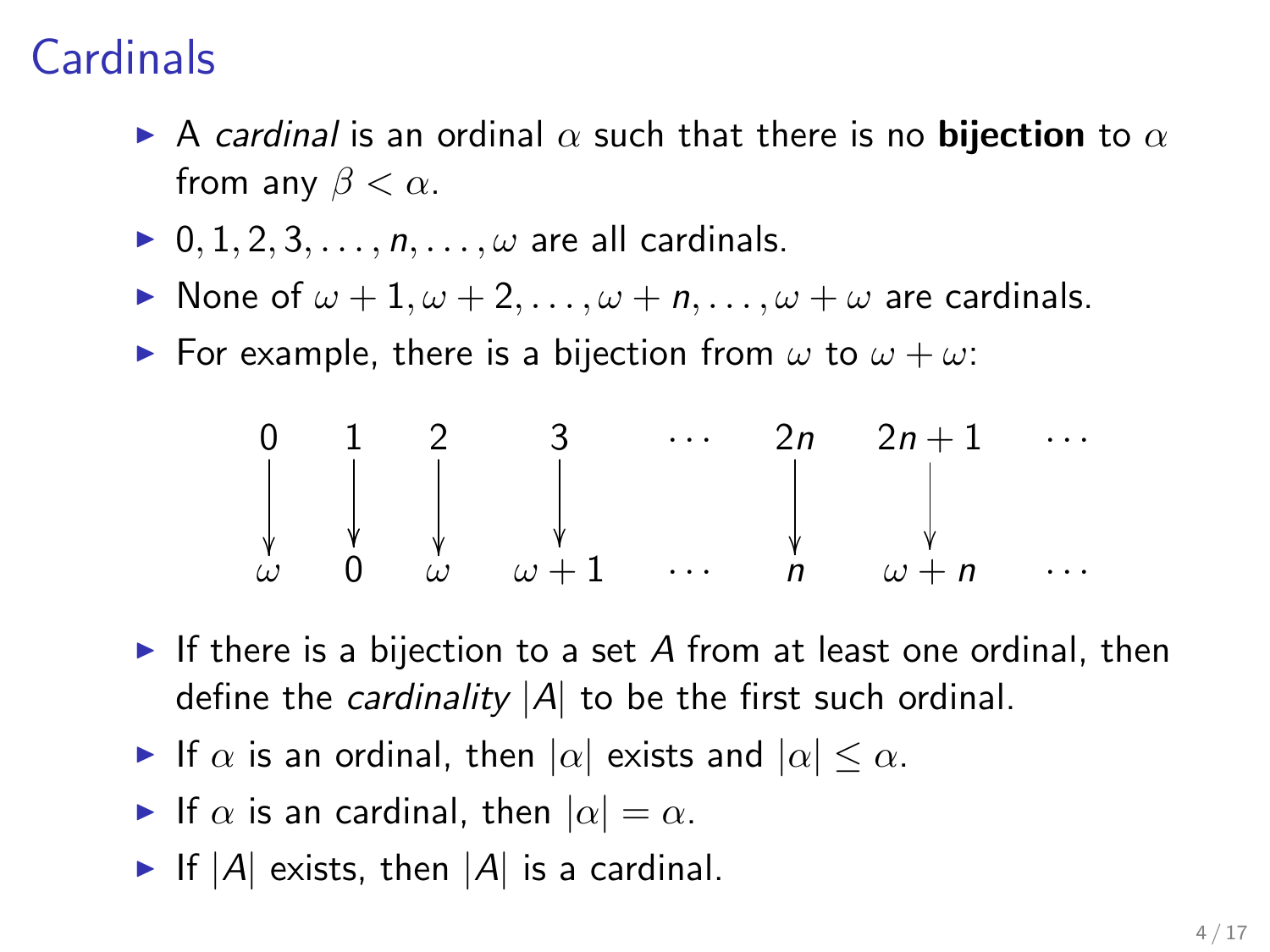#### **Choices**

A set A is called *countable* if  $|A| \leq \omega$ , *i.e.*, if there is a bijection to A from some ordinal  $\alpha \leq \omega$ .

#### Theorem (Cantor, 1874)

The real line  $\mathbb R$  is uncountable. (And, hence, so is the plane  $\mathbb R^2$ .)

Cantor proved his theorem without the Axiom of Choice.

#### Theorem (Zermelo, 1904)

Given any set A (which could be  $\mathbb R$  or  $\mathbb R^2$ ), there is a bijection F from some ordinal to A.

By Zermelo's theorem, every set A has a cardinality  $|A|$ .

Though many earlier proofs had used infinite sequences of choices, Zermelo's proof was the first to explicitly formulate the Choice as an axiom.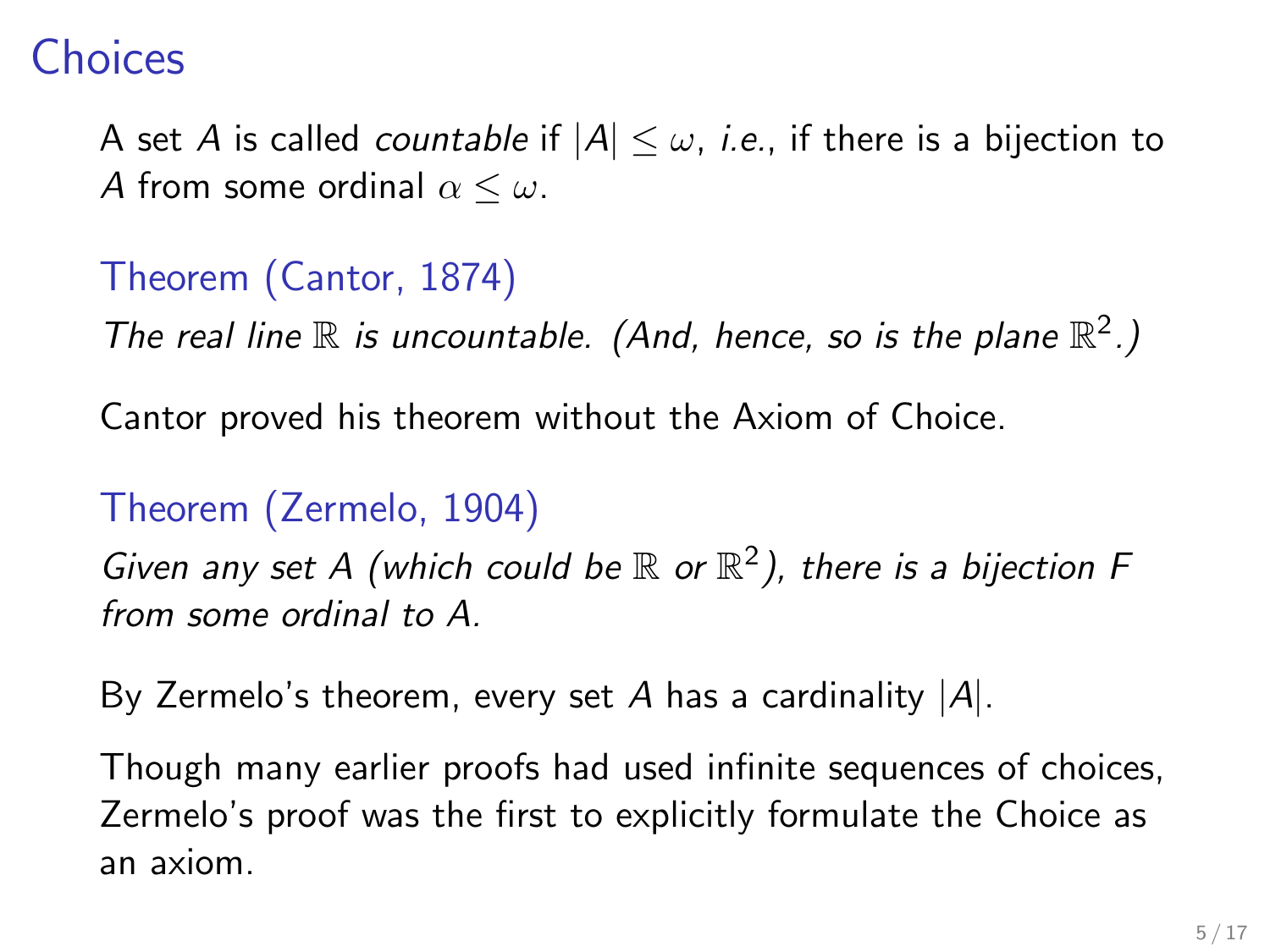# Proof outline for Zermelo's theorem

- ► For every proper subset  $S \subsetneq A$ , choose a point  $c(S) \in A \setminus S$ .
- $\blacktriangleright$  Call a map G from an ordinal  $\alpha$  into A "obedient" if

 $G(\beta) = c({G(\gamma) | \gamma < \beta})$  for all  $\beta < \alpha$ .

- For any two obedient maps  $G$  and  $H$ , one of them extends the other. Why? If  $\beta$  is the first ordinal where  $G(\beta) \neq H(\beta)$ , then  $G(\beta)$  and  $H(\beta)$  both equal  $c({G(\gamma) | \gamma < \beta})$ . Contradiction!
- $\blacktriangleright$  Therefore, the union of all obedient maps is a maximal obedient map.
- **IF** The range R of the maximal obedient map  $F: \alpha \rightarrow A$  has range A because otherwise  $F(\alpha) = c(R)$  would extend F to  $\alpha + 1$ .  $\Box$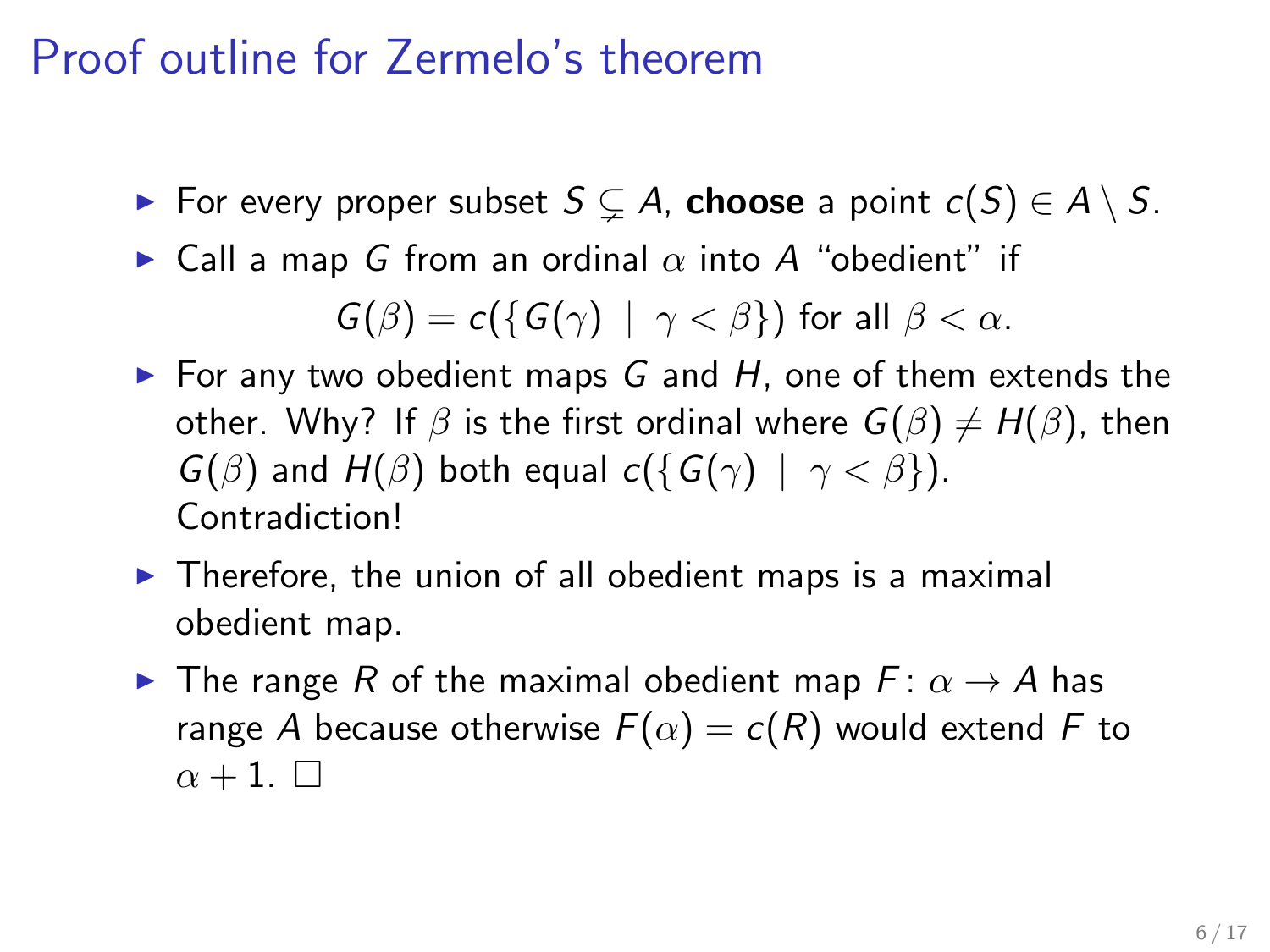# Defining Davies' tree

- $\triangleright$  By a tree we mean a set with an irreflexive acyclic binary relation "is a child of" and with a unique element called the root that is not a child of anything.
- $\blacktriangleright$  Tree elements are called *nodes*.
- $\triangleright$  Each node of *Davies' tree* is a finite sequence of ordinals  $a = (\alpha_1, \ldots, \alpha_n).$
- $\blacktriangleright$  The root node is  $(\alpha_1)$  where  $\alpha_1 = |\mathbb{R}^2|$ .
- If  $a = (\alpha_1, \dots, \alpha_n)$  is a node and  $\alpha_n$  is countable, then a has no children.
- $\triangleright$  A childless node is called a *leaf* of the tree.
- If  $a = (\alpha_1, \ldots, \alpha_n)$  is a node and  $\alpha_n$  is uncountable, then its children are all the nodes of the form  $(\alpha_1, \ldots, \alpha_n, \alpha_{n+1})$ where  $\alpha_{n+1} < |\alpha_n|$ .
- $\blacktriangleright$  Note that  $\alpha_{n+1} < |\alpha_n|$  implies  $\alpha_{n+1} < \alpha_n$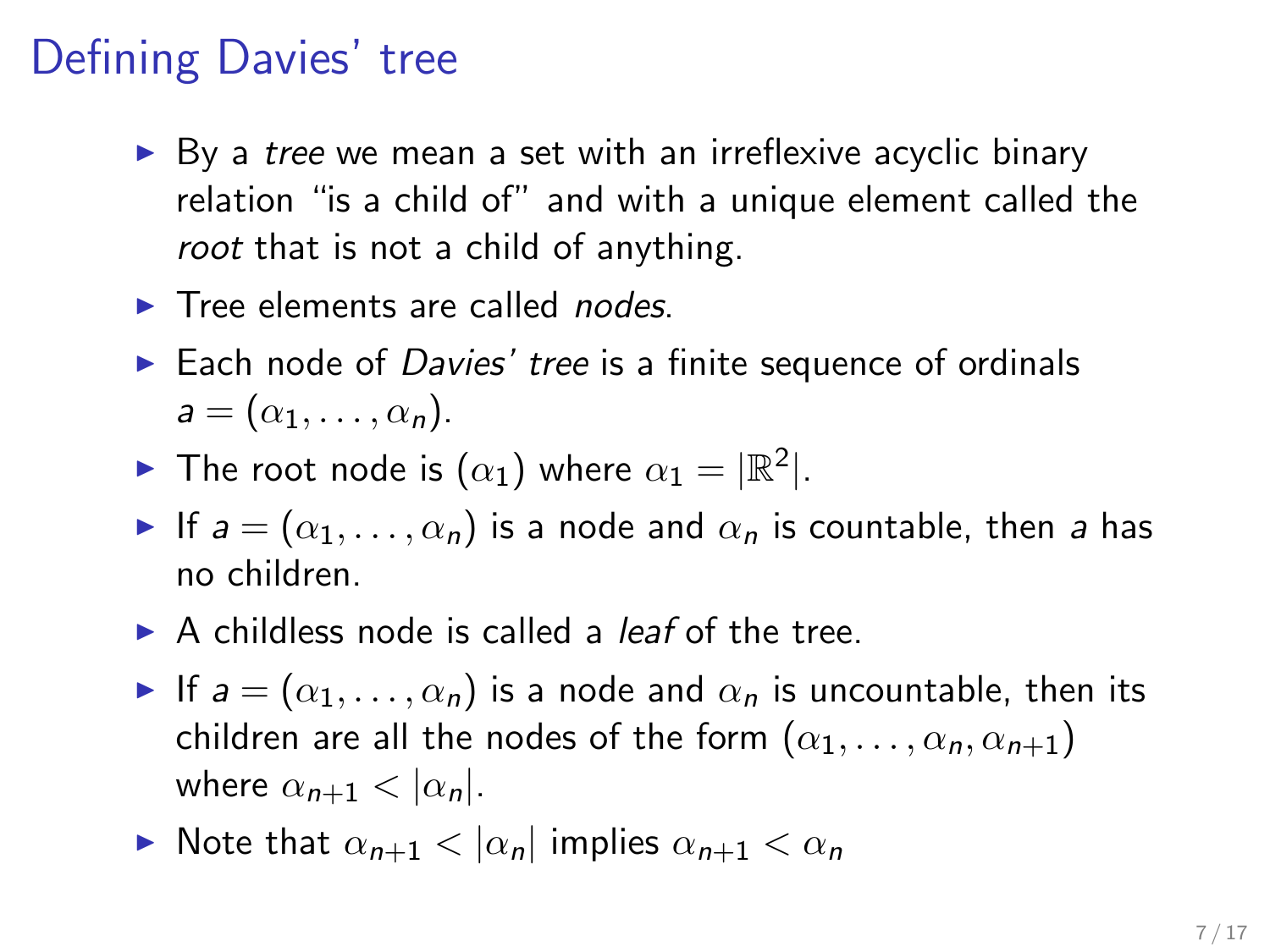# Well ordering the leaves

- $\triangleright$  Order the leaves of Davies' tree lexicographically:  $(\beta_1, \ldots, \beta_m) \triangleleft (\alpha_1, \ldots, \alpha_n)$  if  $\alpha_k < \beta_k$  at the first k where  $\alpha_k \neq \beta_k$ .
- $\blacktriangleright$  The lexicographic ordering  $\triangleleft$  of the leaves of Davies' tree is a well ordering, meaning that there is bijection h from some ordinal  $\delta$  to the set of all leaves such that  $\alpha < \beta$  implies  $h(\alpha) \triangleleft h(\beta)$ .
- $\triangleright$  Therefore, for every set S of leaves, if there is some leaf after every leaf in S, then there is a first leaf after every leaf in S.
- $\blacktriangleright$  The proof that  $\triangleleft$  is a well-ordering uses the fact that Davies' tree has no infinite chain of descendants  $(\alpha_1)$ ,  $(\alpha_1, \alpha_2)$ ,  $(\alpha_1, \alpha_2, \alpha_3), \ldots$  because there is no infinite decreasing sequence of ordinals  $\alpha_1 > \alpha_2 > \alpha_3 > \cdots$
- $\blacktriangleright$  The construction of h is like the proof of Zermelo's theorem, except that the Axiom of Choice is not used. (*h* is unique!)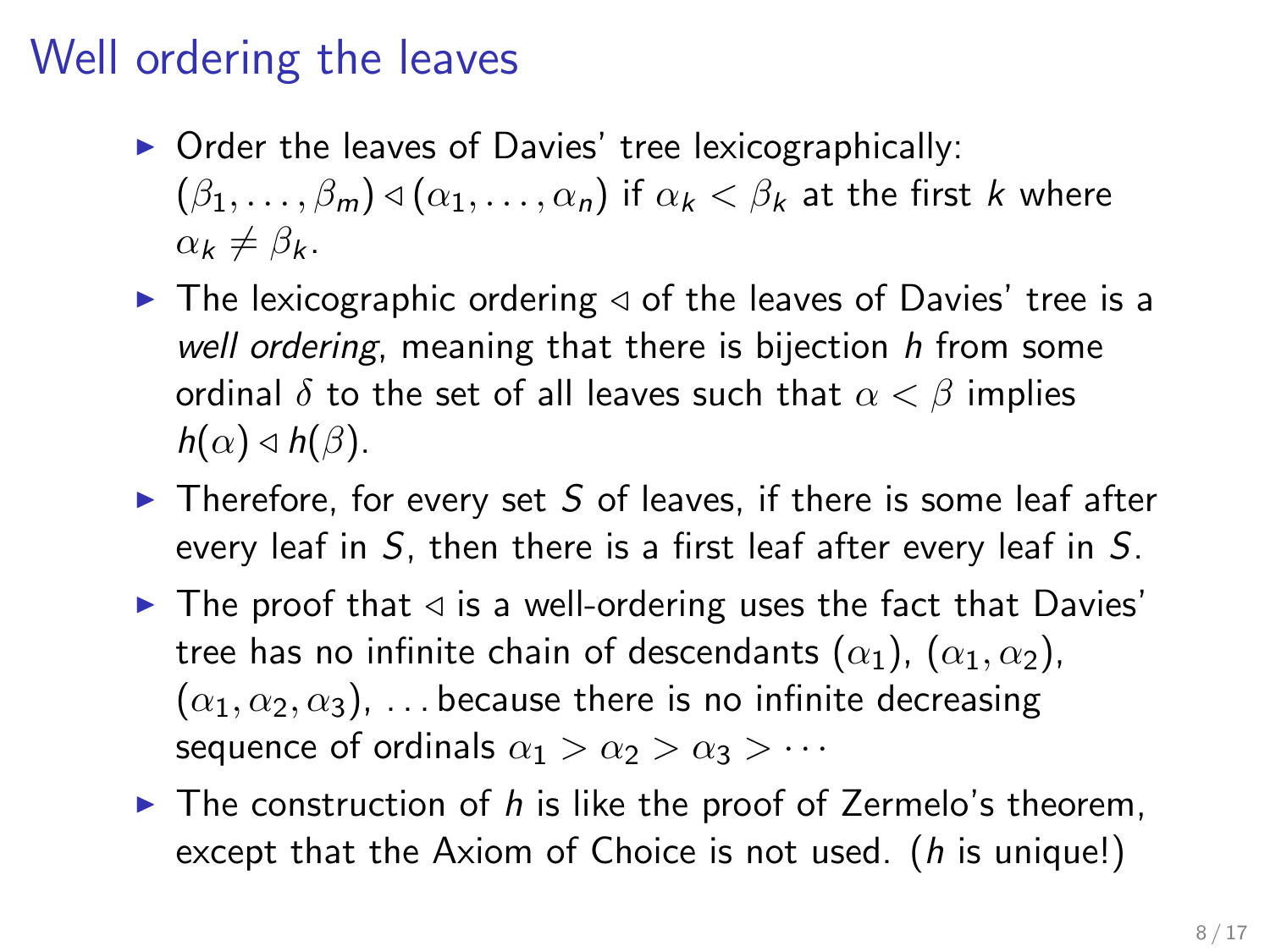# Proof outline of well ordering of leaves

- A set S of leaves is an *initial segment* if  $b \triangleleft a \in S$  implies  $b \in S$ .
- $\triangleright$  Let H be the set of all order isomorphisms from ordinals to initial segments of the set of leaves.
- ► For any two  $f, g \in H$ , one extends the other. Why? Because if  $\alpha$  were the first ordinal where  $f(\alpha) \neq g(\alpha)$ , then  $f(\alpha)$  and  $g(\alpha)$  would both be the  $\triangleleft$ -least leaf after the leaves  $f(\beta) = g(\beta)$  for  $\beta < \alpha$ . Contradiction!
- If Therefore, the union  $h = \bigcup H$  is a maximal element of H.
- If the range of h did not include all leaves, then we could choose  $\alpha_1$ , then  $\alpha_2$ , then  $\alpha_3$ , and so on, with each  $\alpha_k$  chosen least possible such that  $(\alpha_1, \ldots, \alpha_k)$  has a descendant not in the range of h.
- **E**ventually we would obtain a leaf  $a = (\alpha_1, \ldots, \alpha_n)$ lexicographically least among leaves not in the range of h.
- But then  $h(\delta) = a$  would extend h to  $\delta + 1$ . Contradiction!  $\Box$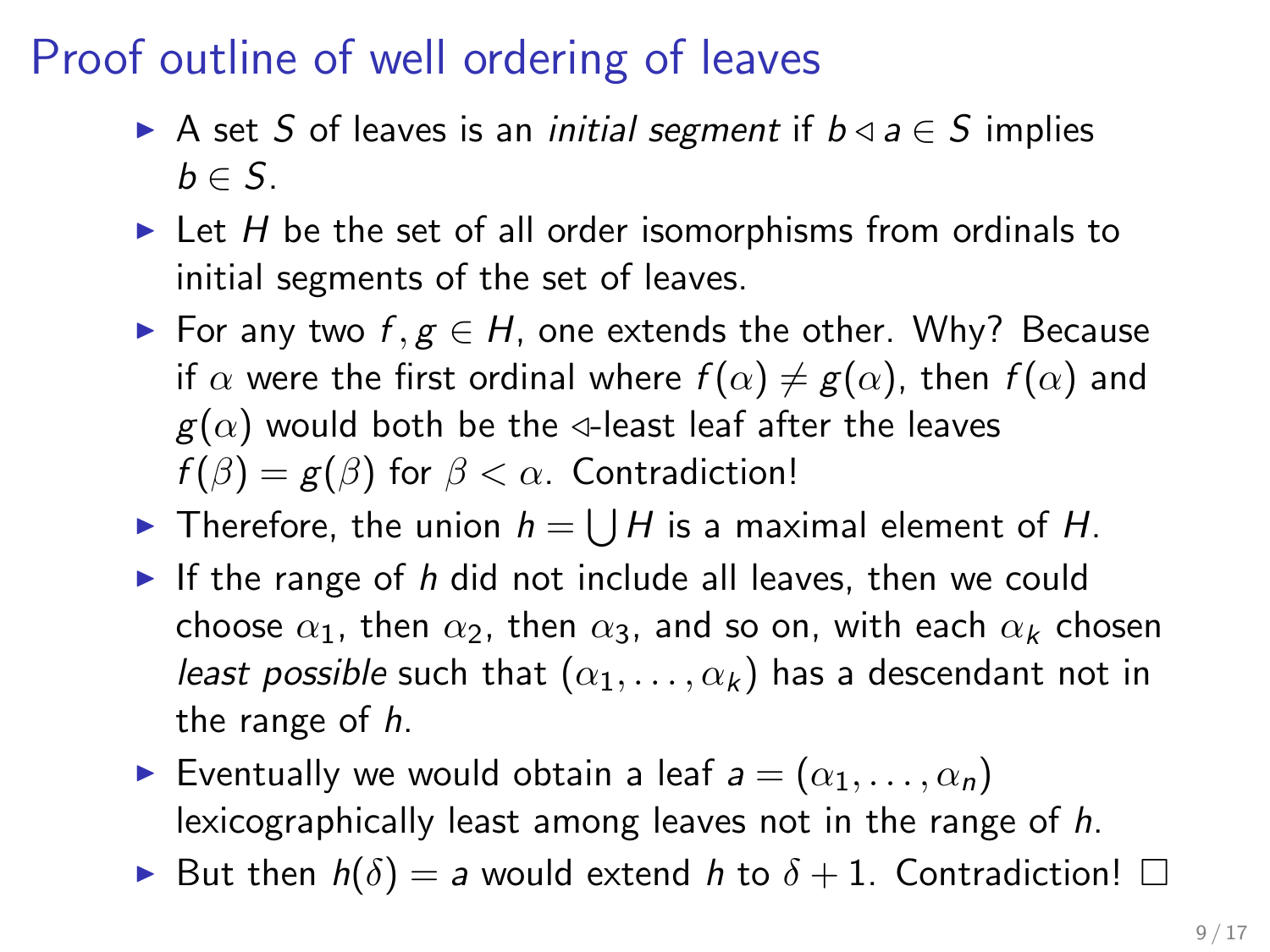### Closures

- Given a set A and a binary function  $g$ , define the  $g$ -closure of A to be  $\bigcup_{n<\omega} A_n$  where  $A_0 = A$  and  $A_{n+1} = A_n \cup g[A_n^2]$ .
- For example, if  $A = \{5, -3\}$  and  $g = +$ , then the g-closure of A is  $\mathbb{Z} = \{ \dots, -2, -1, 0, 1, 2, \dots \}.$
- If B is the g-closure of A, then  $g[B^2] \subset B$ .
- $\triangleright$  Given a set A and a countable set  $\Gamma$  of binary functions, define Γ-closure of  $A$  to be  $\bigcup_{n<\omega}A_n$  where  $A_0=A$  and  $A_{n+1} = A_n \cup \bigcup_{g \in \Gamma} g_m[A_n^2].$
- If B is the  $\Gamma$ -closure of A, then B is  $\Gamma$ -closed, by which we mean that  $g[B^2] \subset B$  for all  $g \in \mathsf{\Gamma}.$
- If A is countable, then the  $\Gamma$ -closure of A is countable.
- If A is uncountable, then the  $\Gamma$ -closure of A has the same cardinality as A.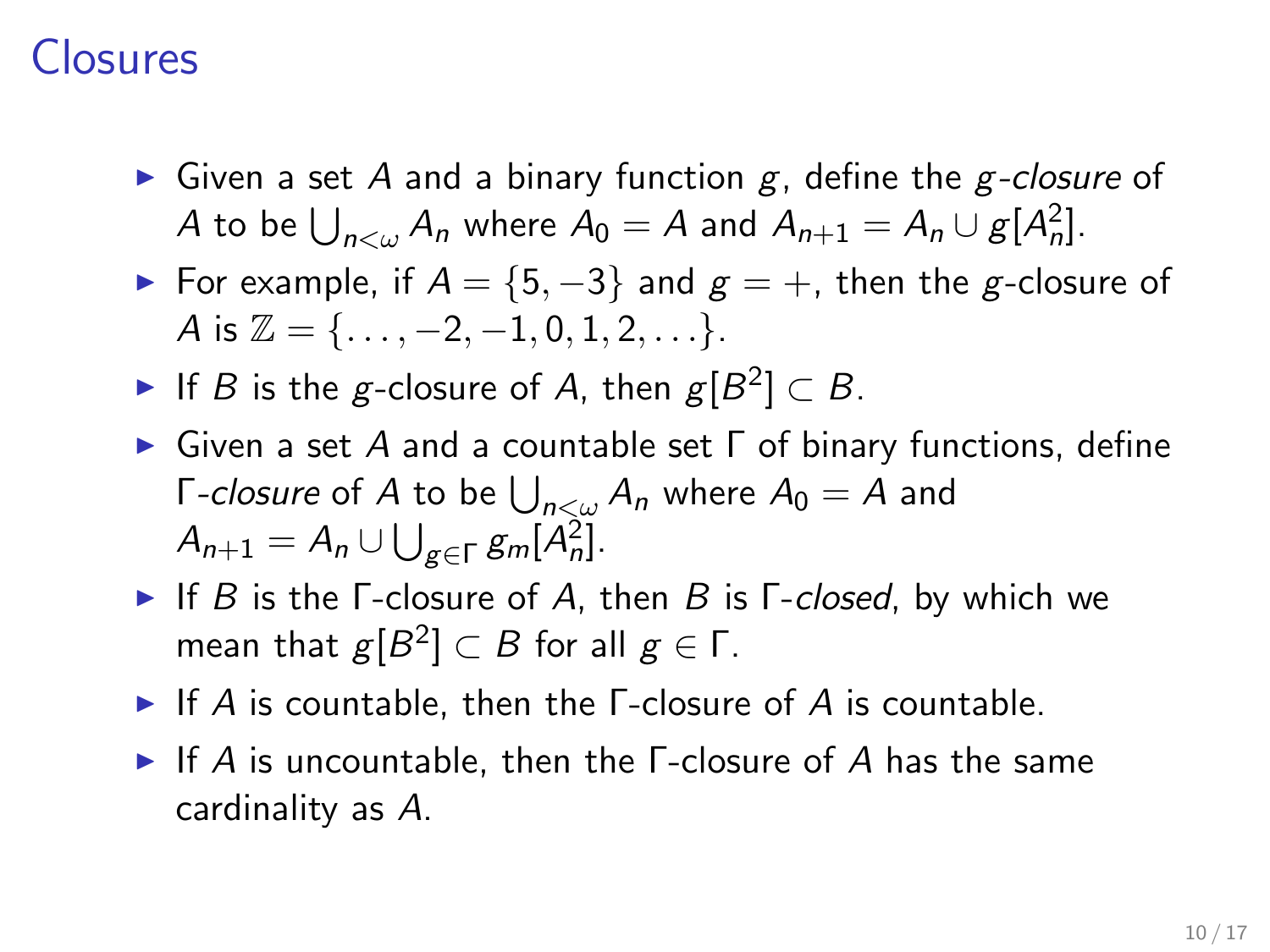### Labeling Davies' tree

- Eet  $(L_n)_{n\leq\omega}$  be a sequence of non-parallel lines.
- For each pair of distinct lines  $(L_m, L_n)$  and each pair of points  $(p, q)$ , let  $g_{m,n}(p, q)$  be the unique point on both the line through p parallel to  $L_m$  and the line through q parallel to  $L_n$ .
- **IF Let Γ** be the set of all these  $g_{m,n}$ . This Γ is countable.
- $\triangleright$  We will use Choice to construct a "labelling" function D such that for each node a of Davies' tree,  $D(a)$  is  $\Gamma$ -closed subset of the plane.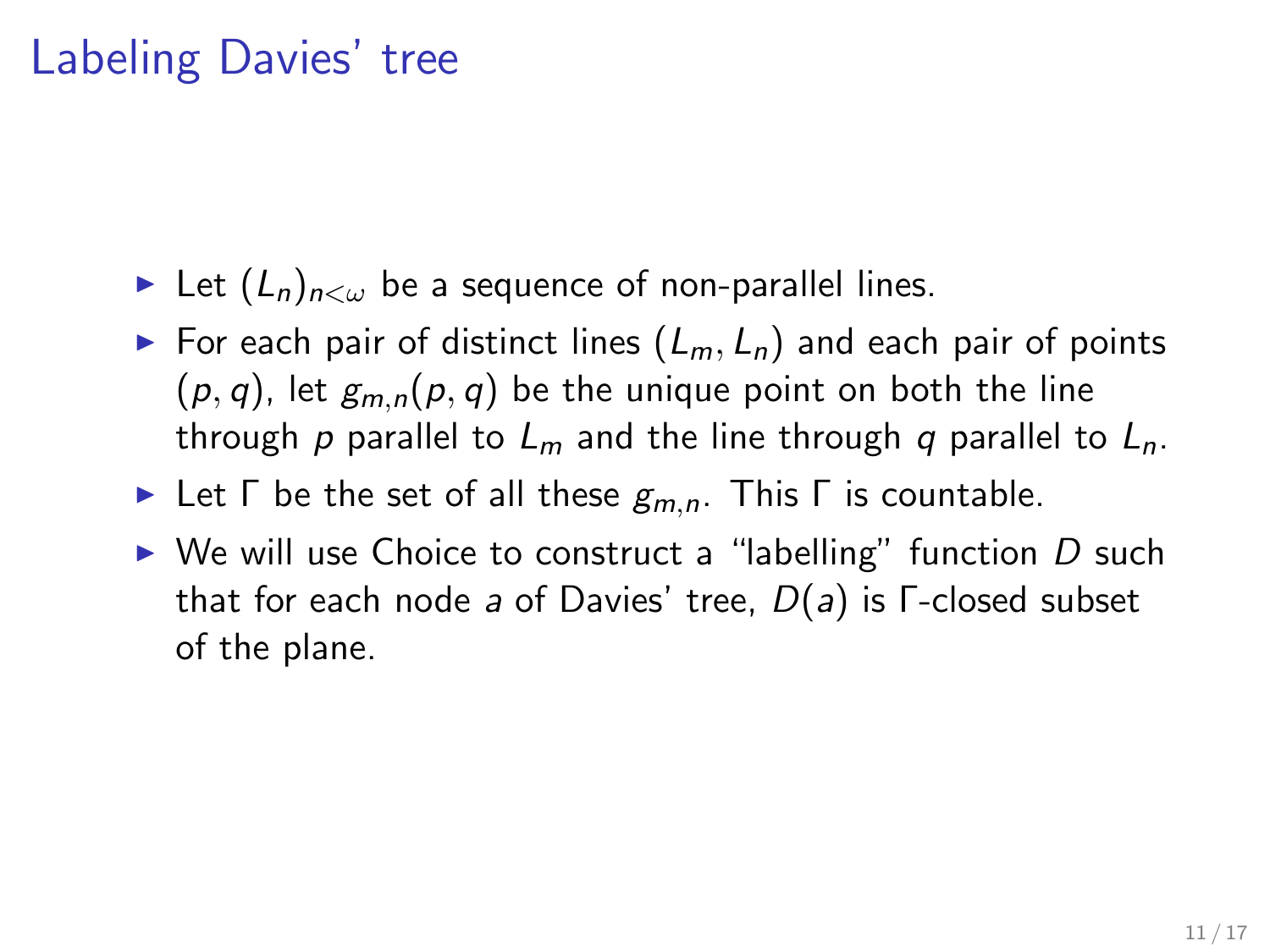### Labeling Davies' tree

Starting from the root, we will recursively choose a Γ-closed subset D(a) of the plane for each node  $a = (\alpha_1, \ldots, \alpha_n)$  of Davies' tree then  $|D(a)| = |\alpha_n|$ .

- $\blacktriangleright$  Label the root  $(\alpha_1)$  with  $D(\alpha_1) = \mathbb{R}^2;$  note that  $|\alpha_1| = ||\mathbb{R}^2|| = |\mathbb{R}^2| = |D(\alpha_1)|.$
- Given a node  $a = (\alpha_1, \ldots, \alpha_n)$  with  $\alpha_n$  uncountable and with label  $D(a)$  such that  $|\alpha_n| = |D(a)|$ , label the children of a:
- **Choose** a bijection f from  $|\alpha_n|$  to  $D(a)$ .
- For each child  $b = (\alpha_1, \ldots, \alpha_n, \alpha_{n+1})$  where  $\alpha_{n+1} < |\alpha_n|$ , let D(b) be the Γ-closure of  $\{f(\beta) \mid \beta < \alpha_{n+1}\}.$
- If  $\alpha_{n+1}$  is uncountable, then  $|D(b)| = |\alpha_{n+1}|$  because  ${f(\beta) | \beta < \alpha_{n+1}}$  is an uncountable set of cardinality  $|\alpha_{n+1}|$  and its Γ-closure has the same cardinality.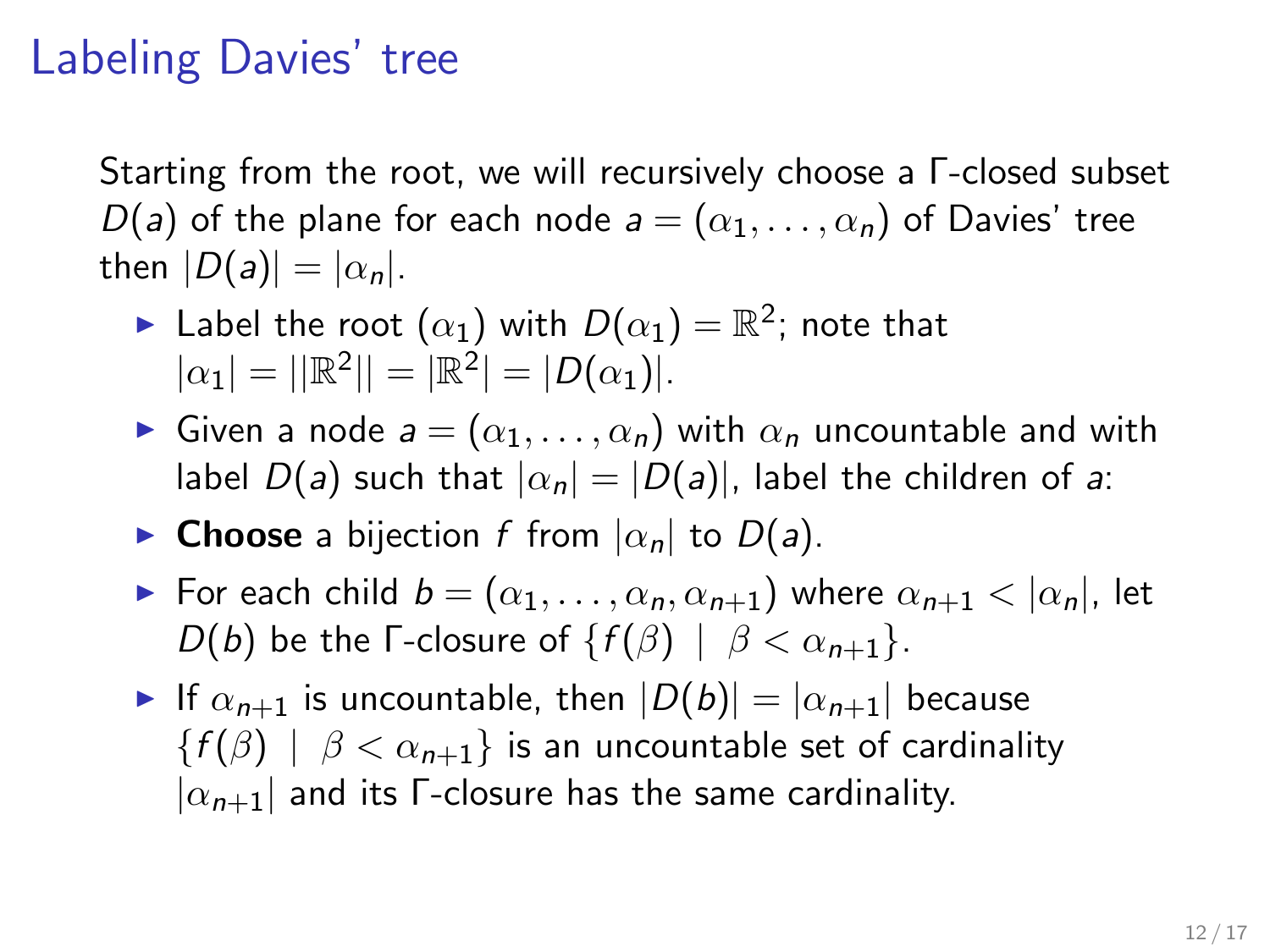### Essential properties of Davies' tree labels

- If a has children, then its label  $D(a)$  is the union of all labels of children of a.
- $\blacktriangleright$  Hence,  $\mathbb{R}^2=D(\alpha_1)$  is the union of all labels of leaves.
- $\blacktriangleright$  Each leaf has a countable label.
- **Each node's label is Γ-closed.**
- **If** Sibling nodes' labels increase: if  $b = (\alpha_1, \ldots, \alpha_n, \beta)$ ,  $c = (\alpha_1, \ldots, \alpha_n, \gamma)$ , and  $\beta < \gamma$ , then  $D(b) \subset D(c)$ .
- $\blacktriangleright$  Hence, any union of the form  $\bigcup_{\beta<\gamma}D(\alpha_1,\ldots,\alpha_n,\beta)$  is Γ-closed.

**Fundamental Lemma.** For each leaf  $a = (\alpha_1, \dots, \alpha_n)$ , the union  $\bigcup_{b\triangleleft a} D(b)$  of all labels of lexicographically earlier leaves  $b\triangleleft a$  is the union of a finite list of Γ-closed sets:

$$
\bigcup_{\beta<\alpha_k} D(\alpha_1,\ldots,\alpha_{k-1},\beta)
$$
 for  $k=2,3,4,\ldots,n$ .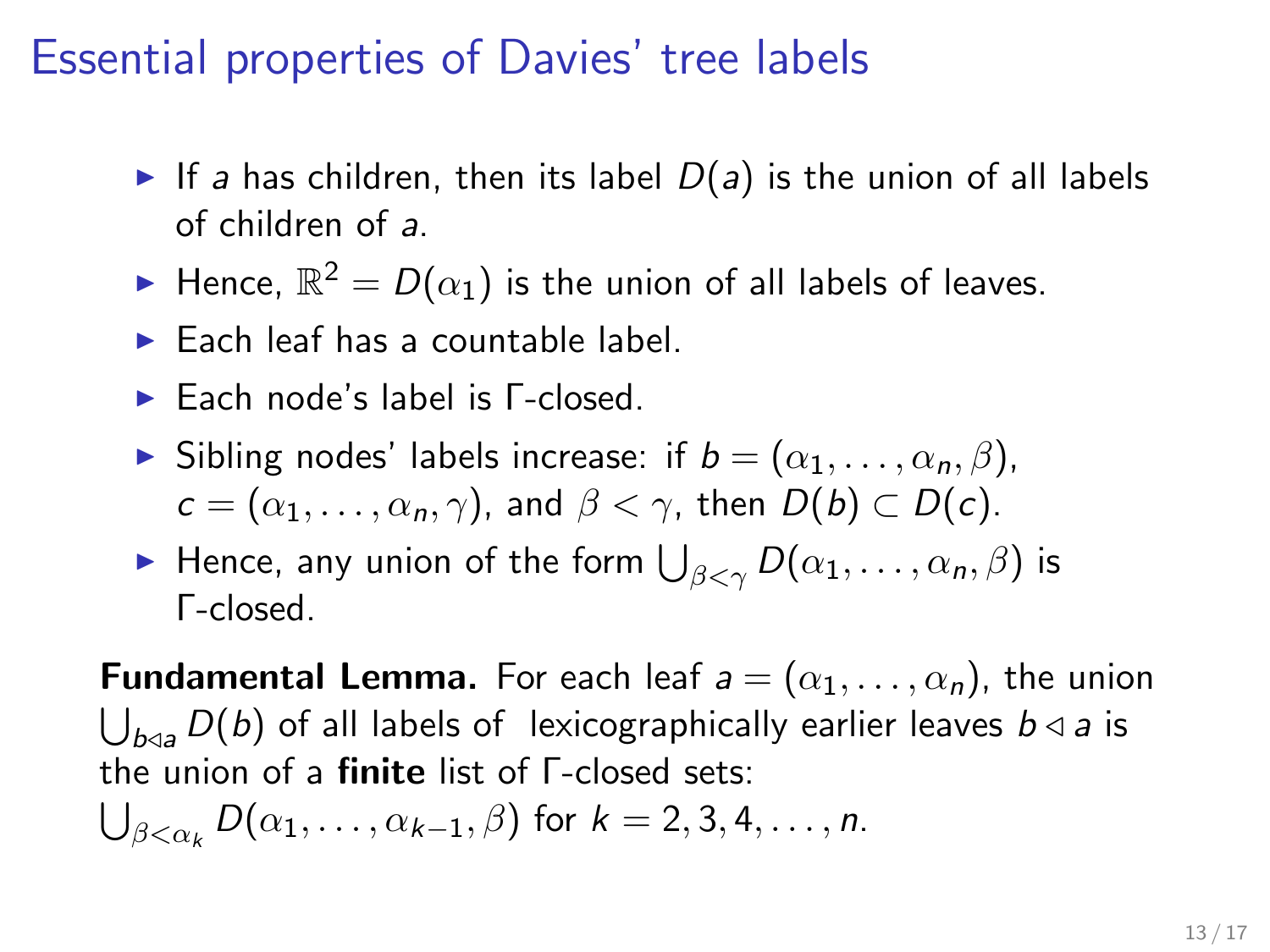# Partitioning the plane into  $L_n$ -free sets

- ► We will construct a map  $C\colon\mathbb{R}^2\to\omega$  such that each  $C^{-1}\{n\}$ is  $L_n$ -free.
- $\triangleright$  Construct C one leaf label at a time.
- $\triangleright$  Given a (possibly empty) proper initial segment S of the leaves and a map  $C\colon \bigcup_{b\in S} D(b) \to \omega$  such that each  $\mathcal{C}^{-1}\{n\}$ is  $L_n$ -free, we will extend the domain of C to contain  $D(a)$ where  $a$  is the first leaf after  $S$ .
- $\triangleright$  By the Fundamental Lemma, the domain of C is the union of a finite list  $A_0, \ldots, A_{r-1}$  of  $\Gamma$ -closed sets.
- Since  $D(a)$  is countable, we may **choose** a bijection p from some  $\lambda \leq \omega$  to the set of "new points"  $D(a) \setminus \text{dom}(C)$ .
- Extend the domain of C to these new points one at a time...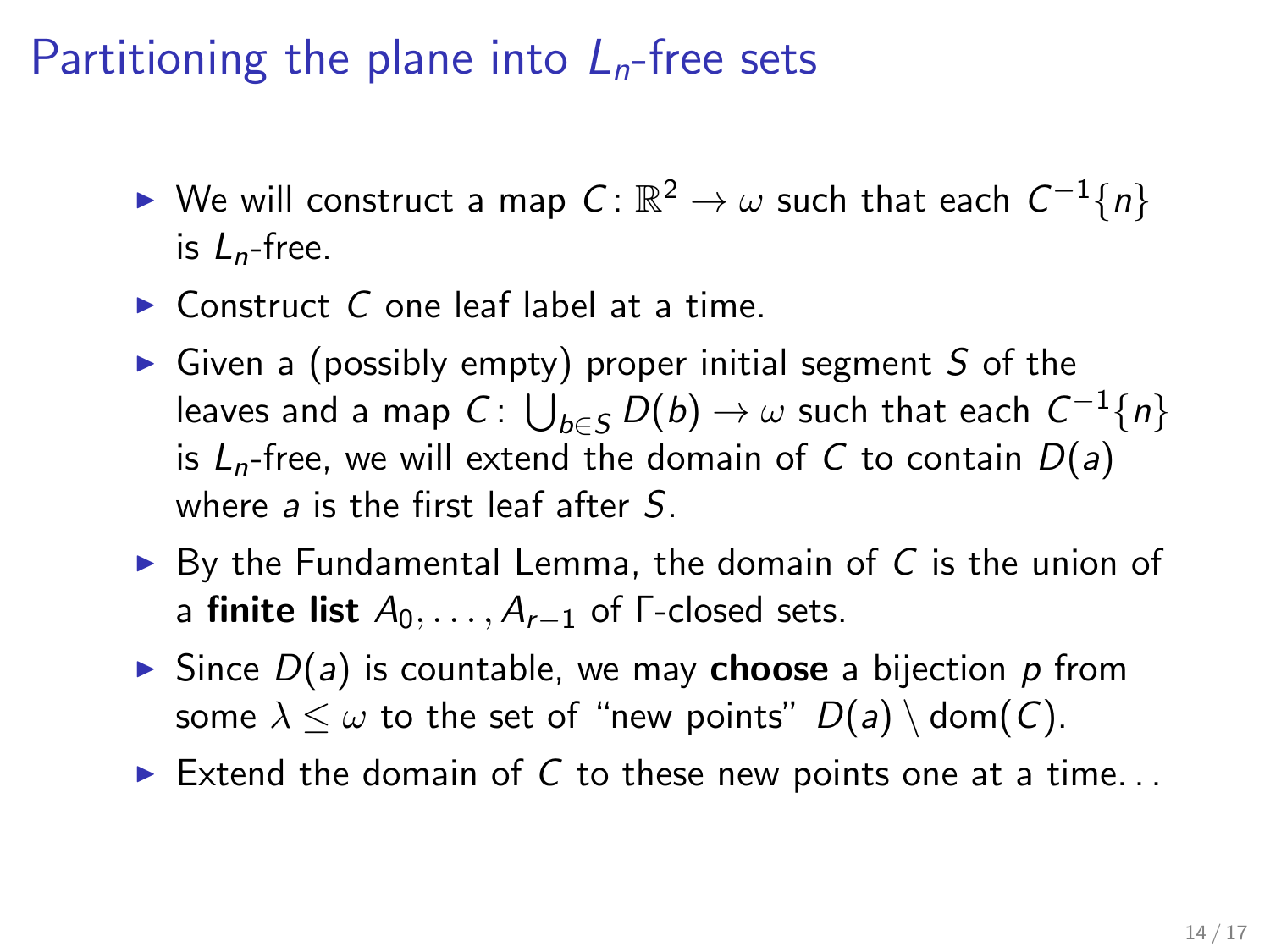### Partitioning a new leaf label

- $\triangleright$  Again, the set of "old points" already in the domain of C is a finite union of  $\Gamma$ -closed sets  $A_0, \ldots, A_{r-1}$ .
- Again,  $\lambda \leq \omega$  and the "new points" are  $p(k)$  for  $k < \lambda$ .
- ► Given  $k < \lambda$  and  $C(p(j))$  for  $j < k$ , define  $C(p(k))$  as follows.
- Given any pair of distinct lines  $(L_m, L_n)$ , any of the sets  $A_s$ , and any pair of old points  $u,v\in A_{\mathtt{s}}$ , the line through  $u$ parallel to  $L_m$  and the line through v parallel to  $L_n$  do not intersect at the new point  $p(k)$  because  $A_s$  is <code>Γ-closed.</code>
- **In** Therefore, for each  $s < r$ , at most one "bad"  $m < \omega$  is such that the line through  $\rho(k)$  parallel to  $L_m$  intersects  $A_{\varepsilon}$ .
- Also, for each  $j < k$ , at most one "bad"  $m < \omega$  is such that the line through  $p(j)$  and  $p(k)$  is parallel to  $L_m$ .
- In Let  $C(p(k))$  be the least  $n < \omega$  not in the finite set of bad m's above. This keeps  $C^{-1}\{n\}$   $L_n$ -free.  $\square$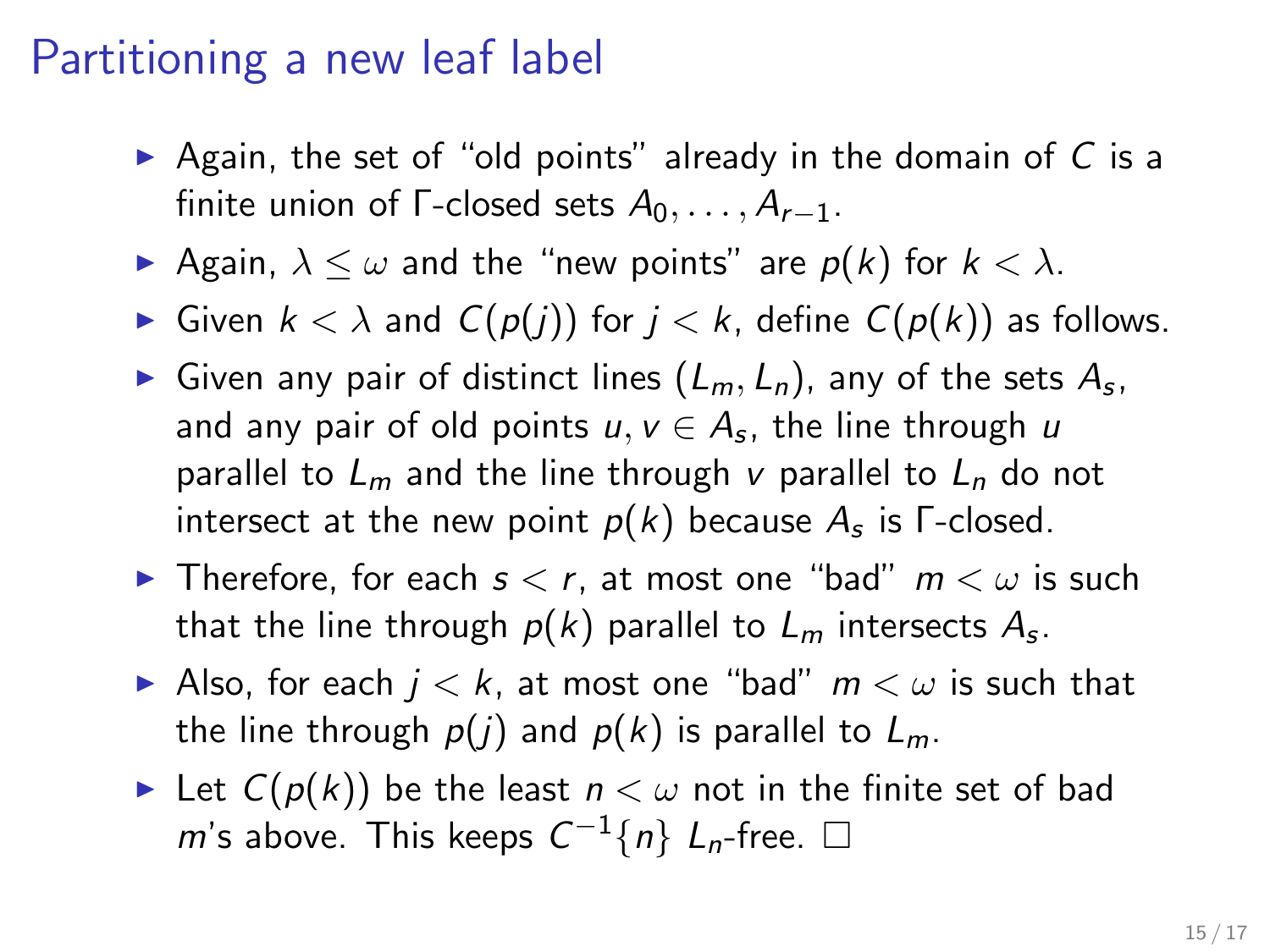#### Davies trees in the 21st century

- ▶ Davies' 1963 proof used a kind of labeled tree not seen in print again until in Jackson and Mauldin's 2002 proof that there is a set  $\mathcal{S} \subset \mathbb{R}$  that intersects every isometric copy of  $\mathbb{Z}^2$ at exactly one point.
- ▶ I learned about Davies' technique from Arnold Miller in a 2005 graduate course.
- $\blacktriangleright$  In 2006, I used it to prove a theorem that became part of a 2008 publication about set-theoretic topology after modifying Davies' technique into something simpler for experts in set theory to use.
- $\blacktriangleright$  I have since applied this modified technique in other publications concerning Boolean algebras.